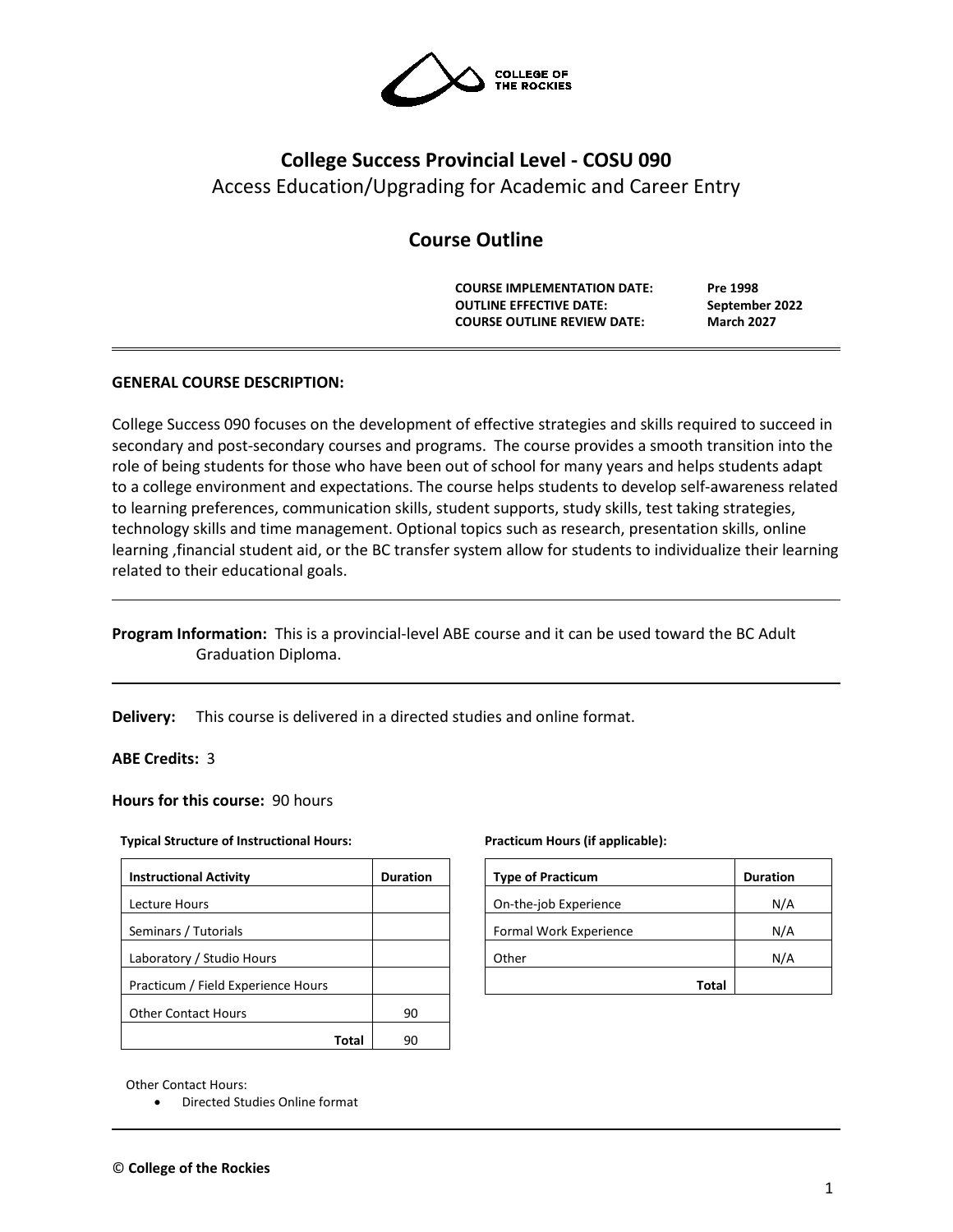Mary Shier, BA, PIDP, MEd

Signature

#### **APPROVAL SIGNATURES:**

Department Head Joy Brown E-mail: [jbrown3@cotr.bc.ca](mailto:jbrown3@cotr.bc.ca) Dean of Trades and Technology Dr. Jack Moes E-mail: [jmoes@cotr.bc.ca](mailto:jmoes@cotr.bc.ca)

Department Head Signature

Dean Signature

EDCO

Valid from: September 2022 – March 2027

Education Council Approval Date

#### **COURSE PREREQUISITES AND TRANSFER CREDIT**

**Prerequisites:** Instructor permission

**Corequisites:** None

#### **Flexible Assessment (FA):**

Credit can be awarded for this course through (FA)  $\boxtimes$  Yes  $\Box$  No

Learners may request formal recognition for flexible assessment at the College of the Rockies through one or more of the following processes: External Evaluation, Worksite Assessment, Demonstration, Standardized Test, Self-assessment, Interview, Products/Portfolio, Challenge Exam. Contact an Education Advisor for more information.

**Transfer Credit:** For transfer information within British Columbia, Alberta and other institutions, please visit [http://www.cotr.bc.ca/Transfer.](http://www.cotr.bc.ca/Transfer) Note that COSU 090 is articulated as a transferable course at many BC colleges.

> Students should also contact an academic advisor at the institution where they want transfer credit.

**Prior Course Number:** N/A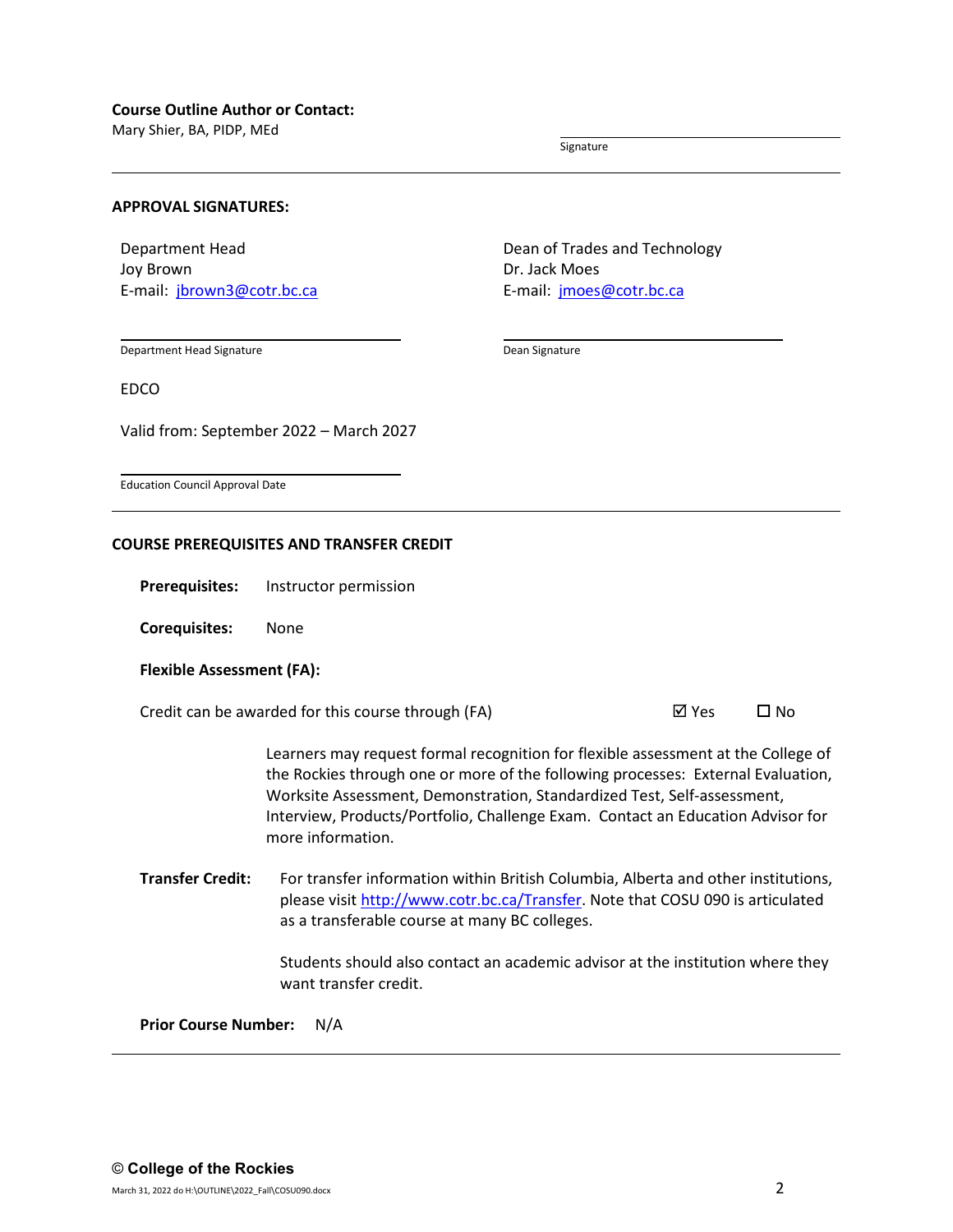## **Textbooks and Required Resources:**

Textbook selection varies by instructor and may change from year to year. At the Course Outline Effective Date the following textbooks were in use:

Shier, Mary*, Student Success* Open Textbook BC Campus OPEN ED [https://open.bccampus.ca/browse-our-collection/find-open](https://open.bccampus.ca/browse-our-collection/find-open-textbooks/?uuid=f85bb38d-d044-4e24-9372-41d8950ecf34&contributor=&keyword=&subject=)[textbooks/?uuid=f85bb38d-d044-4e24-9372-](https://open.bccampus.ca/browse-our-collection/find-open-textbooks/?uuid=f85bb38d-d044-4e24-9372-41d8950ecf34&contributor=&keyword=&subject=) [41d8950ecf34&contributor=&keyword=&subject=](https://open.bccampus.ca/browse-our-collection/find-open-textbooks/?uuid=f85bb38d-d044-4e24-9372-41d8950ecf34&contributor=&keyword=&subject=) ABE

*Please see the instructor's syllabus or check COTR's online text calculator <http://go.cotr.bc.ca/tuition/tCalc.asp>for a complete list of the currently required textbooks.*

## **LEARNING OUTCOMES:**

Upon the successful completion of this course, students will be able to

## **Chapter 1: Adult Learner Awareness**

- describe the challenges and advantages of adult learning and life-long learning;
- describe student responsibilities in a college/university environment;
- evaluate of the spiritual, physical, intellectual, and emotional dimensions of self in relation to returning to school;
- assess the impact of returning to school on family, friends, and coworkers;
- investigate personal wellness (support networks, nutrition, fitness, stress, and habits) and recognize its impact on learning; and
- create a learning action plan.

#### **Chapter 2: Learning Preferences**

- identify own learning preferences and strengths;
- recognize how personal learning preferences affect perception and processing information;
- recognize learning differences and challenges and their impact on learners; and
- examine different applicable strategies.

#### **Chapter 3: Support and Resources**

- identify and access personal support systems to address barriers to education (addictions, poverty, abuse, physical limitations, etc.);
- familiarize themselves with student support services including financial aid officers, education advisors, accessibility coordinators, counselors, learning specialists, employment services etc.; and
- familiarize themselves with course supports available within the institution including writing labs, tutorials, libraries, instructor office hours etc.

#### **Chapter 4: Communication Skills**

- demonstrate active listening;
- ask effective questions to facilitate understanding;
- apply communication strategies in educational settings; and
- demonstrate the value and strengths of team and group work.

#### © **College of the Rockies**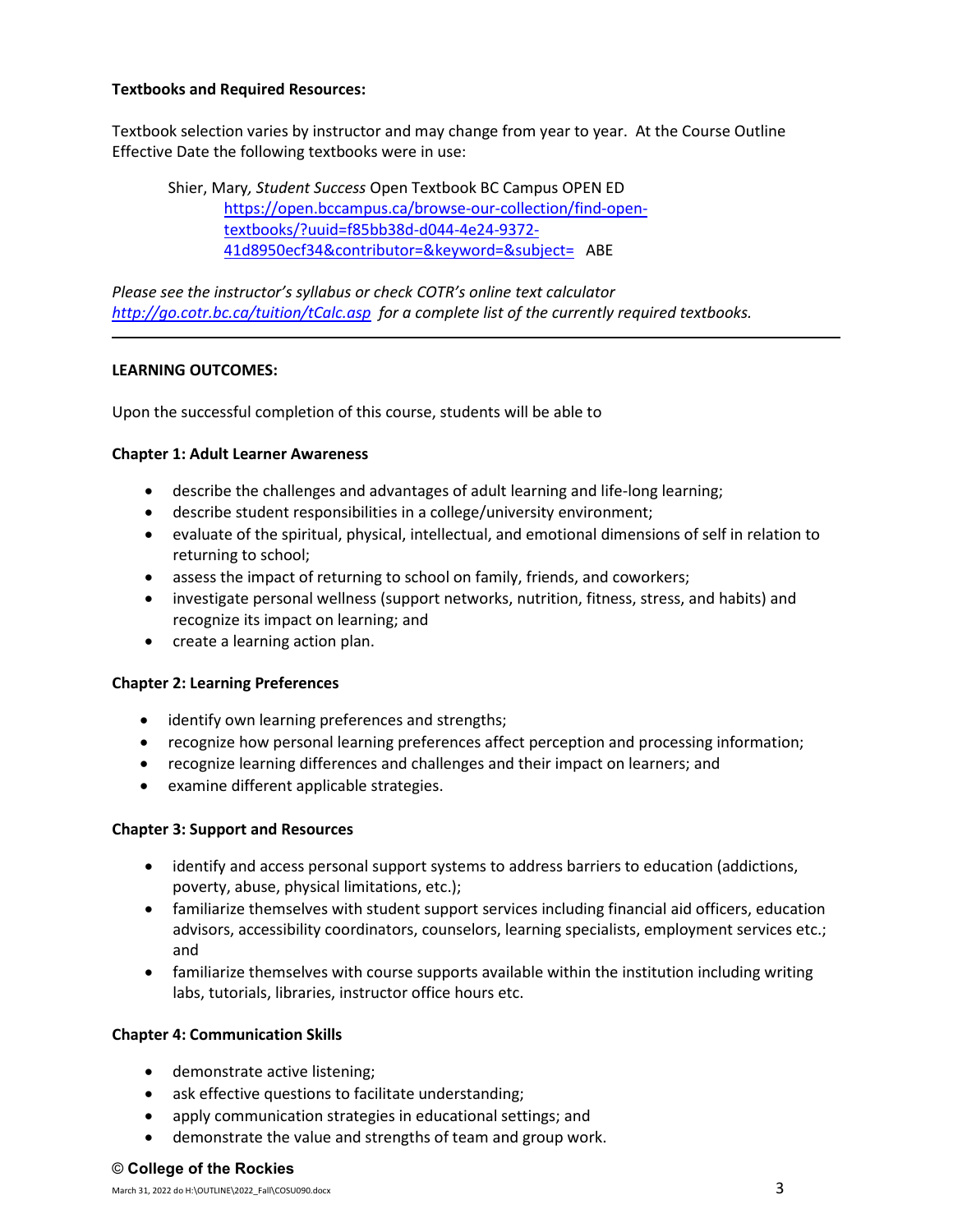## **Chapter 5: Study Skills**

- create a learning environment conducive to concentration and focused study;
- employ study techniques throughout the term to prepare for quizzes, tests, and exams;
- develop critical reading skills (e.g. SQ3R, KWL);
- navigate textbooks by recognizing and emphasizing key concepts, highlighted sections, chapter summaries, glossaries, and indexes;
- utilize a variety of memory techniques and strategies (e.g. flashcards, mnemonics, self- testing);
- practice the skills necessary for successful group study experiences;
- apply effective note-taking strategies (e.g. Cornell method, mapping); and
- implement effective study habits (e.g. reviewing, recording, rewriting, summarizing, study partners, use of glossary & index, etc.).

## **Chapter 6: Test Taking**

- identify sources and effects of test anxiety;
- use effective strategies to manage test anxiety;
- use effective techniques leading up to a test; and
- use effective strategies during a test (e.g. Pre-reading test questions, jotting down key things from memory at beginning of test, using weight of question to determine depth of answer required, use of required formulas, using time effectively during a timed test, tips on answering questions).

## **Chapter 7: Time Management**

- apply strategies for effective time management;
- evaluate different scheduling tools for learners' personal needs;
- develop short-term goals, mid-term goals, and long-term goals; and
- Create personal schedules including study times, assignments, tests, and personal obligations.

## **Chapter 8: Technology Skills**

- perform tasks in word processing;
- use online tools: spelling and grammar checks, thesaurus, synonym finders, dictionaries, and word-web apps;
- research information on the Internet;
- utilize library services online;
- bookmark useful references;
- use electric communication (e.g. emails, social networks, college email, student portals);
- create and use folders for organizing course work; and
- utilize different storage options (e.g. student drives, USB memory sticks, external drives, and cloud services).

Student chooses one elective chapter from the following five chapters:

## **Research**

- find information and research topics using various sources;
- compile evaluate, and review information;
- identify plagiarism; and

#### © **College of the Rockies**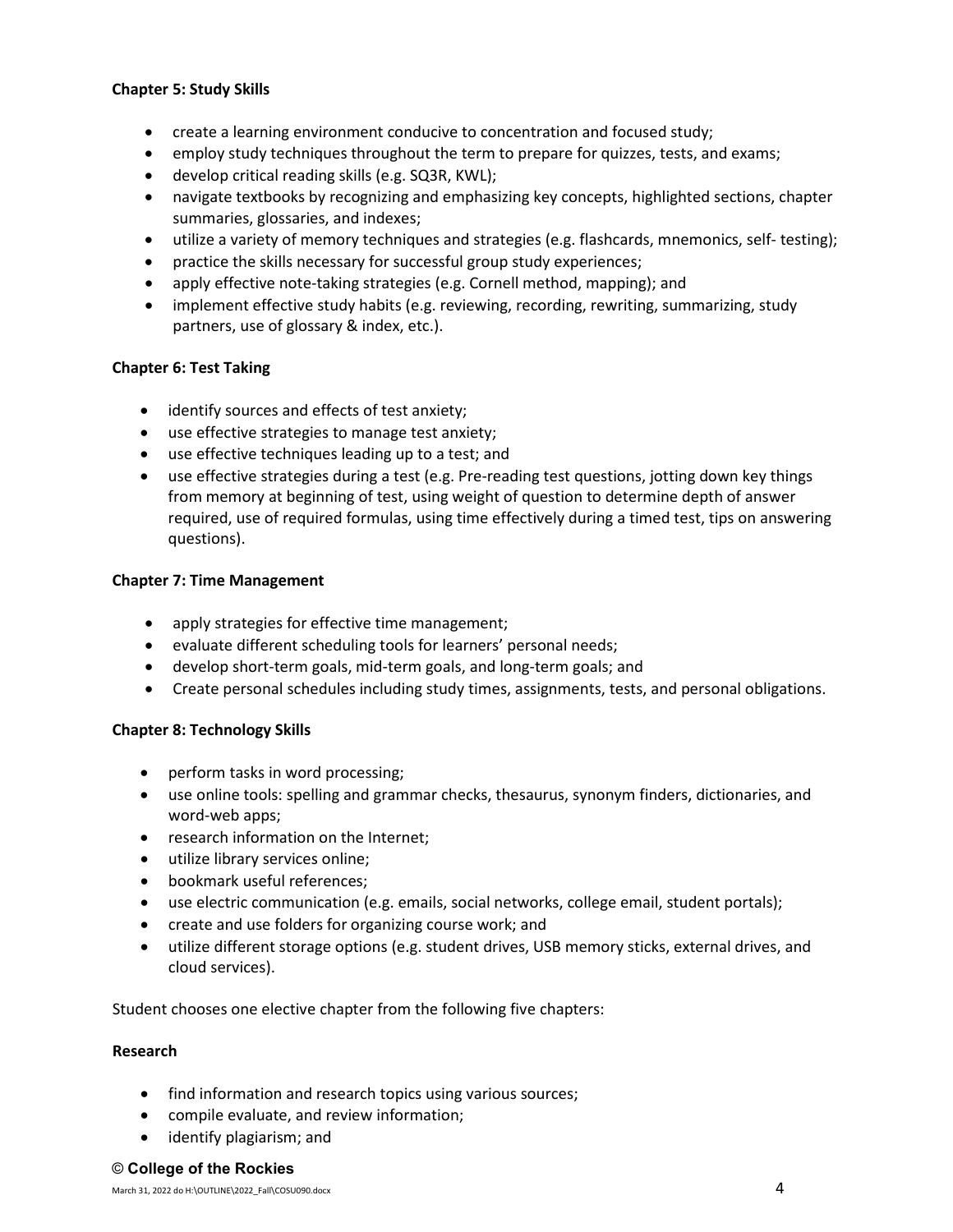• reference sources appropriately demonstrating an understanding of the different referencing styles (MLA, APA).

## **Online Learning**

- identify common assumptions about online learning;
- compare the pros and cons of online learning;
- evaluate if online learning is a suitable personal option;
- identify important strategies for online success; and
- explore at least one online learning platform (e.g. Moodle, Blackboard, Brightspace).

## **Presentation Skills**

- prepare and/or deliver a presentation;
- practice techniques that affect physical presence (eye contact, face audience, body language);
- practice speaking skills including projection, speed, tone, clarity, and enthusiasm;
- use humour and practical examples to engage audience;
- use a variety of visuals in presentations (e.g. handouts, props, posters, Power Point presentation); and
- facilitate questions and discussion.

## **Financial Aid and Funding Options**

- develop a personal budget for the duration of school program;
- identify available funding supports including student loans, bursaries, grants, scholarships, aboriginal funding etc.;
- evaluate personal accomplishments to determine funding eligibility (e.g. identify all community service & volunteer work, awards, affiliations etc.); and
- apply for suitable funding.

## **BC Transfer Process**

- describe the BC transfer process;
- describe how the articulation process facilitates transfer between post-secondary institutions;
- define the following terms and describe how they relate to the transfer process: transfer credit, application for transfer credit, letter of permission, course outlines, block transfer, interprovincial transfer;
- list reasons post-secondary students would transfer between institutions; and
- use the BC Transfer Guide.

*See instructor's syllabus for the detailed outline of weekly readings, activities and assignments.*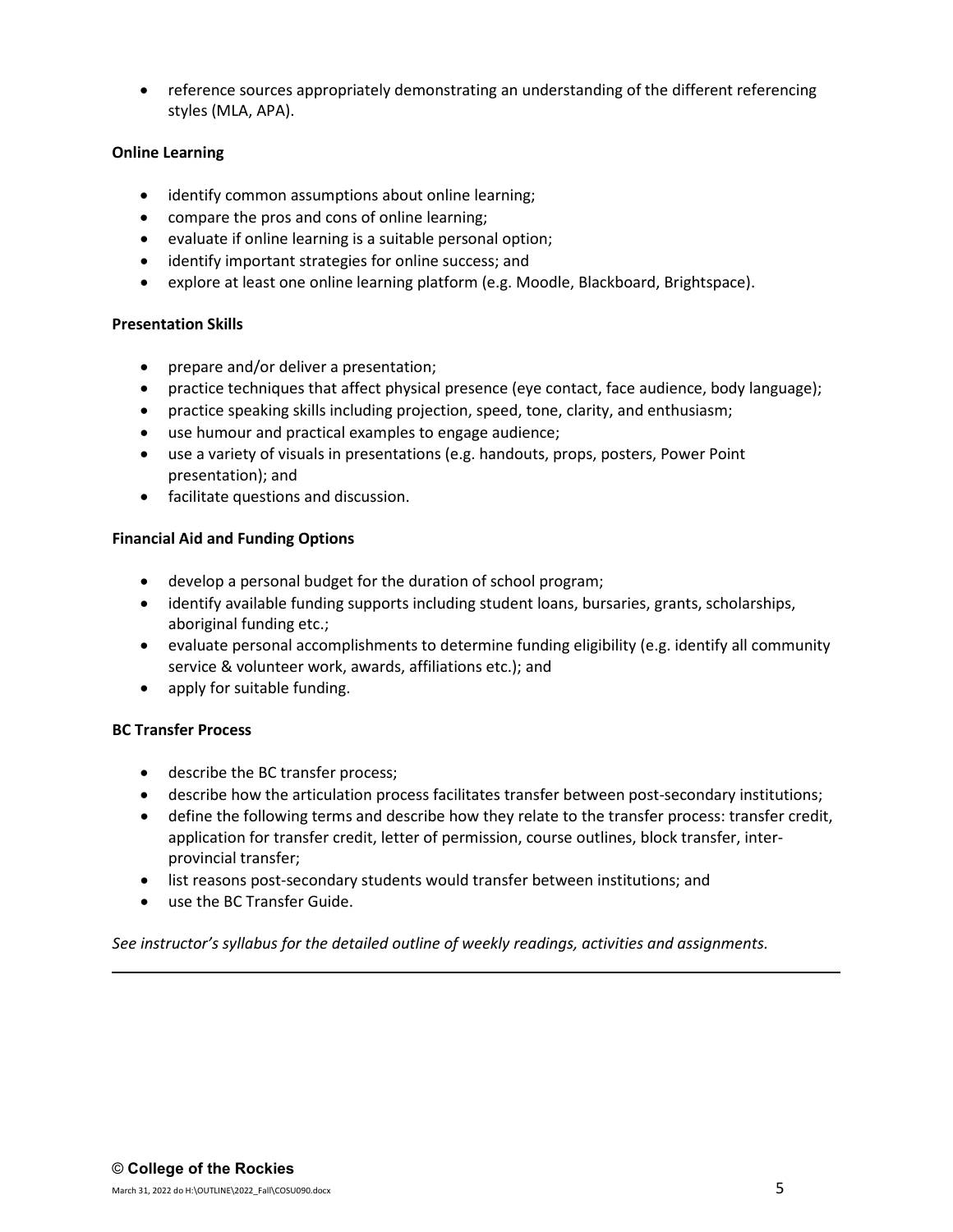#### **EVALUATION AND ASSESSMENT:**

| <b>Assignments</b>                                          | % Of Total Grade |
|-------------------------------------------------------------|------------------|
| Chapter 1 - Activities/Assignments/Discussion Forums        | 10%              |
| Chapter 2 – Activities/Assignments/Discussion Forums        | <b>10%</b>       |
| <b>Chapter 3 – Activities/Assignments/Discussion Forums</b> | 10%              |
| Chapter 4 – Activities/Assignments/Discussion Forums        | 10%              |
| <b>Chapter 5 – Activities/Assignments/Discussion Forums</b> | 15%              |
| Chapter 6 - Activities/Assignments/Discussion Forums        | 15%              |
| Chapter 7 – Activities/Assignments/Discussion Forums        | 10%              |
| Chapter 8 - Activities/Assignments/Discussion Forums        | 10%              |
| Elective Chapter - Activities/Assignments/Discussion Forums | <b>10%</b>       |
| Total                                                       | 100%             |

*Please see the instructor's syllabus for specific classroom policies related to this course, such as details of evaluation, penalties for late assignments, and use of electronic aids.*

## **EXAM POLICY:**

Students must attend all required scheduled exams that make up a final grade at the appointed time and place.

Individual instructors may accommodate for illness or personal crisis. Additional accommodation will not be made unless a written request is sent to and approved by the appropriate Department Head prior to the scheduled exam.

Any student who misses a scheduled exam without approval will be given a grade of "0" for the exam.

#### **COURSE GRADE:**

Course grades are assigned as follows:

| Grade                    | $A+$      | $\sqrt{ }$ | А-    | $B+$  | D         | $B -$ | $\sim$<br>$\mathsf{C}^+$ | ֊     | <b>CONTINUES</b><br>֊ | D     |      |
|--------------------------|-----------|------------|-------|-------|-----------|-------|--------------------------|-------|-----------------------|-------|------|
| <b>Mark</b><br>(Percent) | $\geq 95$ | 94-90      | 89-85 | 84-80 | $79 - 75$ | 74-70 | 69-65                    | 64-60 | 59-55                 | 54-50 | < 50 |

A grade of "D" grants credit, but may not be sufficient as a prerequisite for sequential courses.

#### **ACADEMIC POLICIES:**

*See [www.cotr.bc.ca/policies](http://www.cotr.bc.ca/policies) for general college policies related to course activities, including grade appeals, cheating and plagiarism.*